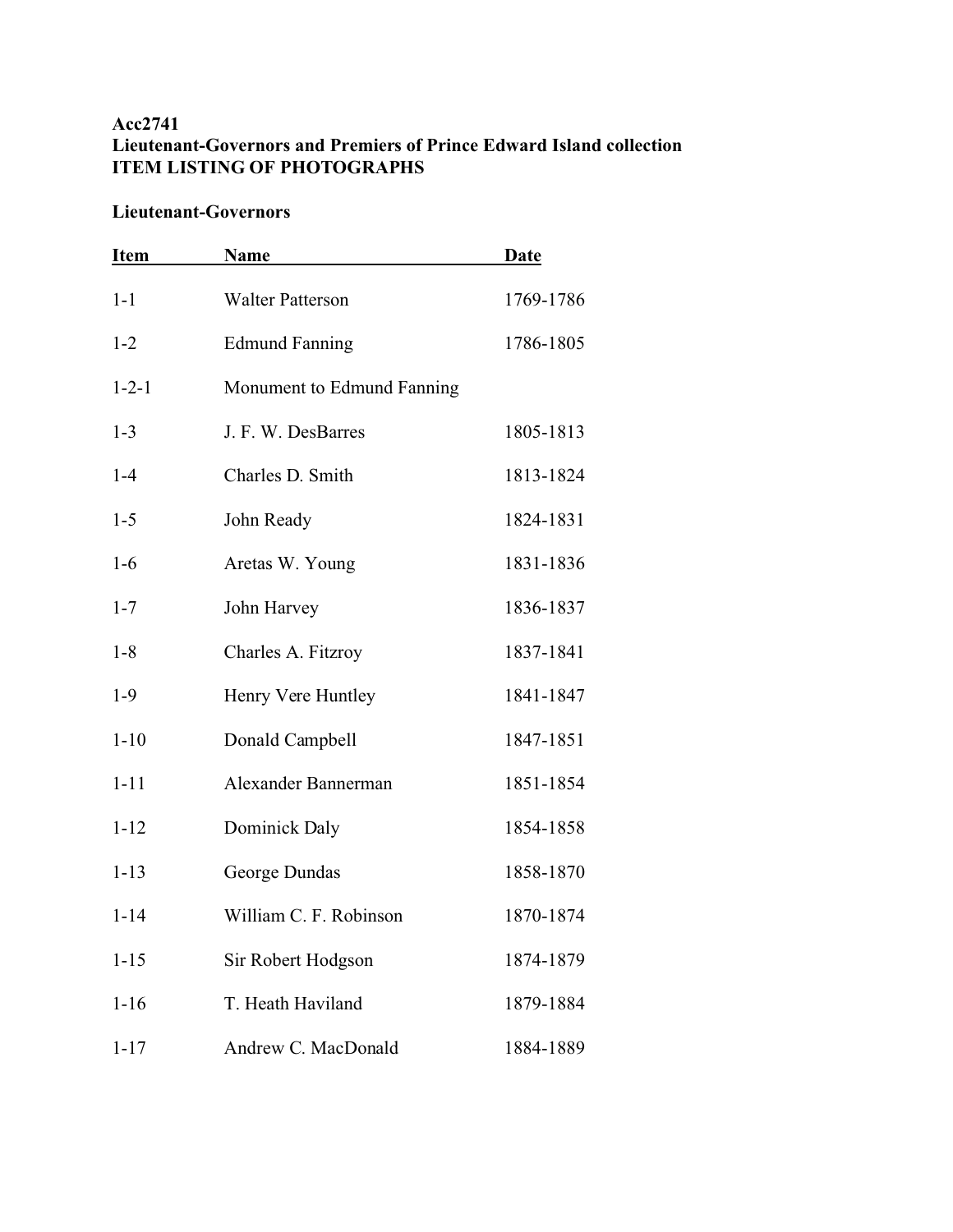### **Acc2741 Lieutenant-Governors and Premiers of Prince Edward Island collection ITEM LISTING OF PHOTOGRAPHS - continued**

#### **Lieutenant-Governors - continued**

| $1 - 18$ | Jedediah H. Carvell                                       | 1889-1894 |
|----------|-----------------------------------------------------------|-----------|
| $1 - 19$ | George W. Howlan                                          | 1894-1899 |
| $1 - 20$ | P. A. MacIntyre                                           | 1899-1904 |
| $1 - 21$ | D. A. MacKinnon                                           | 1904-1910 |
| $1 - 22$ | Benjamin Rogers                                           | 1910-1915 |
| $1 - 23$ | A. C. MacDonald*<br>(*Photo incorrectly marked Austin A.) | 1915-1919 |
| $1 - 24$ | Murdock MacKinnon                                         | 1919-1924 |
| $1 - 25$ | Frank R. Heartz                                           | 1924-1930 |
| $1 - 26$ | <b>Sir Charles Dalton</b>                                 | 1930-1933 |
| $1 - 27$ | George D. DeBlois                                         | 1933-1939 |
| $1 - 28$ | Bradford W. LePage                                        | 1939-1945 |
| $1-29$   | Joseph A. Bernard                                         | 1945-1950 |
| $1 - 30$ | T. W. L. Prowse                                           | 1950-1957 |
| $1 - 31$ | F. Walter Hyndman                                         | 1958-1963 |
| $1 - 32$ | Willibald J. MacDonald                                    | 1963-1969 |
| $1 - 33$ | J. George MacKay                                          | 1969-1974 |
| $1 - 34$ | Gordon L. Bennett                                         | 1974-1980 |
| $1 - 35$ | J. Aubin Doiron                                           | 1980-1985 |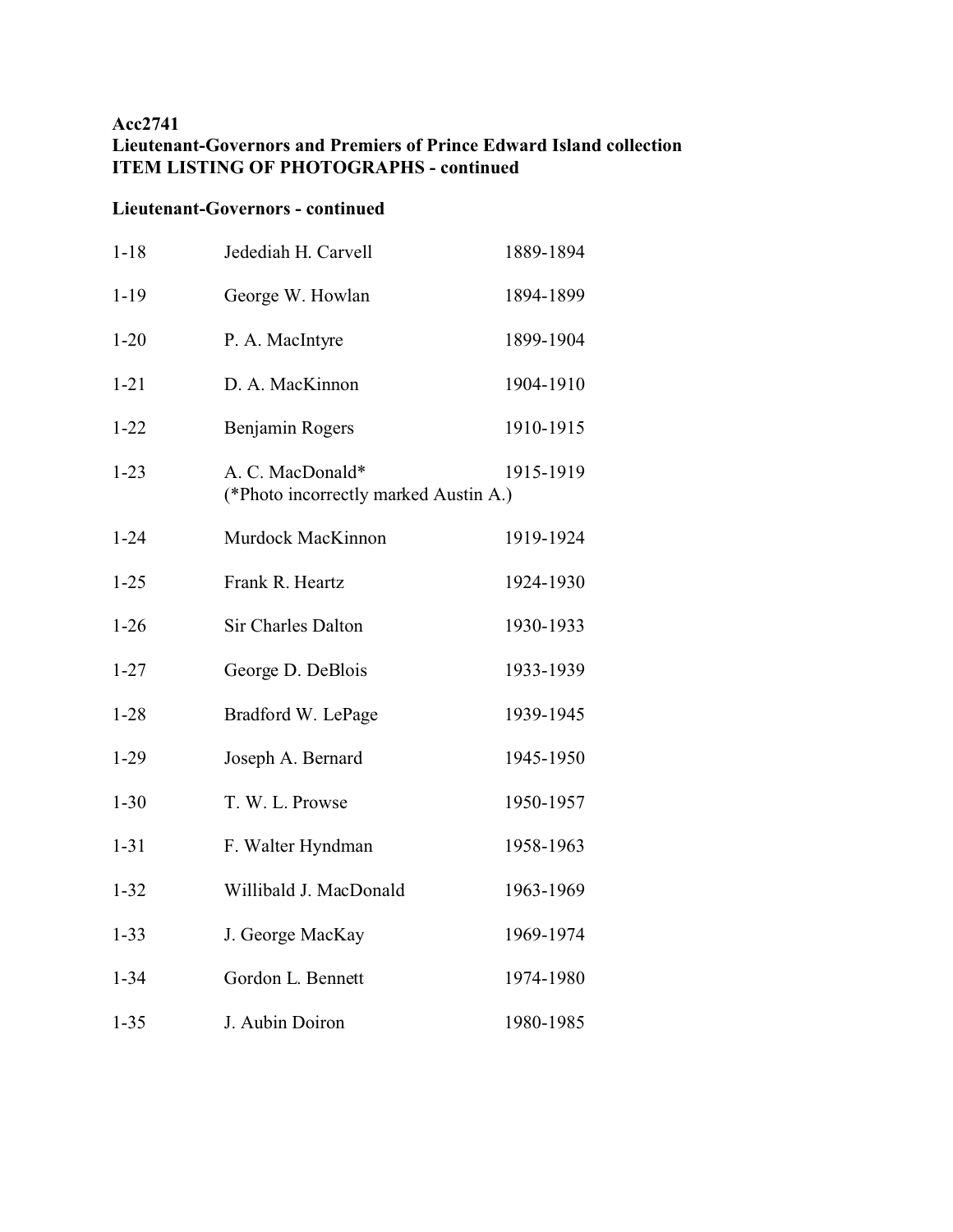## **Acc2741 Lieutenant-Governors and Premiers of Prince Edward Island collection ITEM LISTING OF PHOTOGRAPHS - continued**

#### **Premiers**

| $2 - 1$  | George Coles            | 1851-1854; 1855-1859; 1867-1869 |
|----------|-------------------------|---------------------------------|
| $2 - 2$  | John Hall               | 1854-1855                       |
| $2 - 3$  | <b>Edward Palmer</b>    | 1859-1863                       |
| $2 - 4$  | Col. John Hamilton Gray | 1863-1865                       |
| $2 - 5$  | J. C. Pope              | 1865-1867; 1870; 1873           |
| $2 - 6$  | Joseph Hensley          | 1869                            |
| $2 - 7$  | Robert P. Haythorne     | 1871-1873                       |
| $2 - 8$  | Lemuel C. Owen          | 1873-1876                       |
| $2 - 9$  | Louis H. Davies         | 1876-1879                       |
| $2 - 10$ | Wilfrid W. Sullivan     | 1879-1889                       |
| $2 - 11$ | Neil MacLeod            | 1889-1891                       |
| $2 - 12$ | <b>Frederick Peters</b> | 1891-1897                       |
| $2 - 13$ | A. B. Warburton         | 1897-1898                       |
| $2 - 14$ | Donald Farquharson      | 1898-1901                       |
| $2 - 15$ | <b>Arthur Peters</b>    | 1901-1908                       |
| $2 - 16$ | Francis L. Haszard      | 1908-1911                       |
| $2 - 17$ | James H. Palmer         | 1911                            |
| $2 - 18$ | John A. Mathieson       | 1911-1917                       |
| $2 - 19$ | Aubin E. Arsenault      | 1917-1919                       |